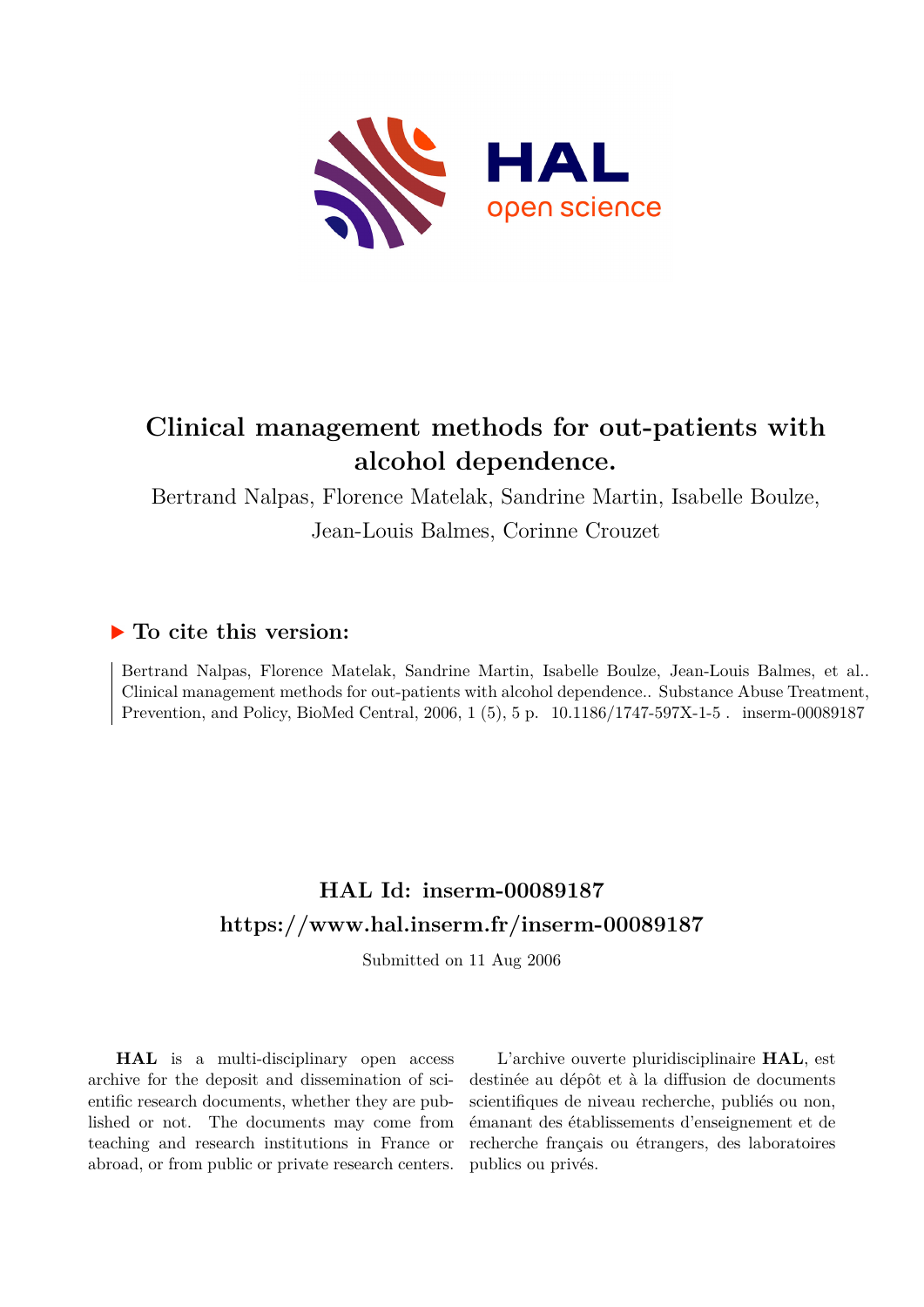## **Clinical management methods for out-patients with alcohol dependence**

Bertrand Nalpas\*1,2, Florence Matelak<sup>2</sup>, Sandrine Martin<sup>2</sup>, Isabelle Boulze<sup>3</sup>, Jean-Louis Balmes<sup>4</sup> and Corinne Crouzet<sup>2</sup>

Address: <sup>1</sup>Inserm, U370, Faculté de Médecine Necker, 154 rue de Vaugirard, Paris, F-75015, France, <sup>2</sup>ANPAA30, 539B Avenue Jean Prouvé, Nîmes, F-30900, France, <sup>3</sup>Laboratoire Mémoire et cognition, EA 3021, Université Montpellier I, Montpellier, F-34000, France and <sup>4</sup>Service d'Addictologie, CHU CAREMEAU, Av du Pr R. Debré, Nîmes, F-30900, France

Email: Bertrand Nalpas\* - bnalpas@bsi.fr; Florence Matelak - comite30@anpa.asso.fr; Sandrine Martin - comite30@anpa.asso.fr; Isabelle Boulze - Isabelle.Boulze@univ-montp3.fr; Jean-Louis Balmes - jean.louis.balmes@chu-nimes.fr; Corinne Crouzet - comite30@anpa.asso.fr

\* Corresponding author

Published: 01 February 2006

*Substance Abuse Treatment, Prevention, and Policy* 2006, **1**:5 doi:10.1186/1747-597X-1- 5

[This article is available from: http://www.substanceabusepolicy.com/content/1/1/5](http://www.substanceabusepolicy.com/content/1/1/5)

© 2006 Nalpas et al; licensee BioMed Central Ltd.

This is an Open Access article distributed under the terms of the Creative Commons Attribution License [\(http://creativecommons.org/licenses/by/2.0\)](http://creativecommons.org/licenses/by/2.0), which permits unrestricted use, distribution, and reproduction in any medium, provided the original work is properly cited.

Received: 02 December 2005 Accepted: 01 February 2006

#### **Abstract**

**Background:** In France outpatient centres for the care of alcoholics are healthcare establishments providing medical, psychological and social support. Although they meet the practical needs of these patients, their degree of use in each of these domains and the respective mobilisation of different skills by the care team are not well understood. Our aim was therefore to determine in detail the management involved as a function of the severity of alcohol dependence. For this purpose, all the procedures involved were compiled in a thesaurus describing its type (psychological, medical, social, reception), its scheduled or unscheduled nature, its method (face-to-face, telephone, letter) and its duration. The severity of dependence was evaluated using the Addiction Severity Index (ASI).

**Results:** 45 patients were included and followed-up during 291 ± 114 days. The mean initial ASI scores (± SD) were: medical (M) =  $0.39 \pm 0.3$ , working-income (ER) =  $0.5 \pm 0.3$ , alcohol (A) =  $0.51 \pm 0.2$ , illicit drugs (D) =  $0.07$  $\pm$  0.08, legal (L) = 0.06  $\pm$  0.13, familial and social environment (FS) = 0.34  $\pm$  0.26, psychological (P) = 0.39  $\pm$  0.22. The total number of procedures was 1341 (29.8 per patient) corresponding to 754.4 hours (16.7 per patient). The intensity of management peaked during the first month of treatment, and then declined rapidly; the maximum incidence of abstinence was observed during the 3rd month of management. Interviews with patients, group therapy and staff meetings represented 68.7%, 9.9% and 13.9% of all procedures, respectively. In patients with severe dependence, as compared to moderate, management was twice as intense in the psychological and social domains, but not in the medical domain.

The ASI questionnaire was completed a second time by 24 patients, after an average of 3.2 months. The improvement was significant in the M, A, D and P domains only.

**Conclusion:** This study provided an overview of the methods employed in managing a sample of patients consulting an alcoholism centre in line with standards for medical, psychological and social establishments. The predominance of the social and psychological domains over the medical domain was clearly established. Relapses were common after the third month of treatment, but a remobilisation of teams made it possible to contain them. These results provide a framework for discussions on the organisation of healthcare systems and highly suggest that staff need to maintain a constant level of care throughout the treatment process.

Research [Open Access](http://www.biomedcentral.com/info/about/charter/)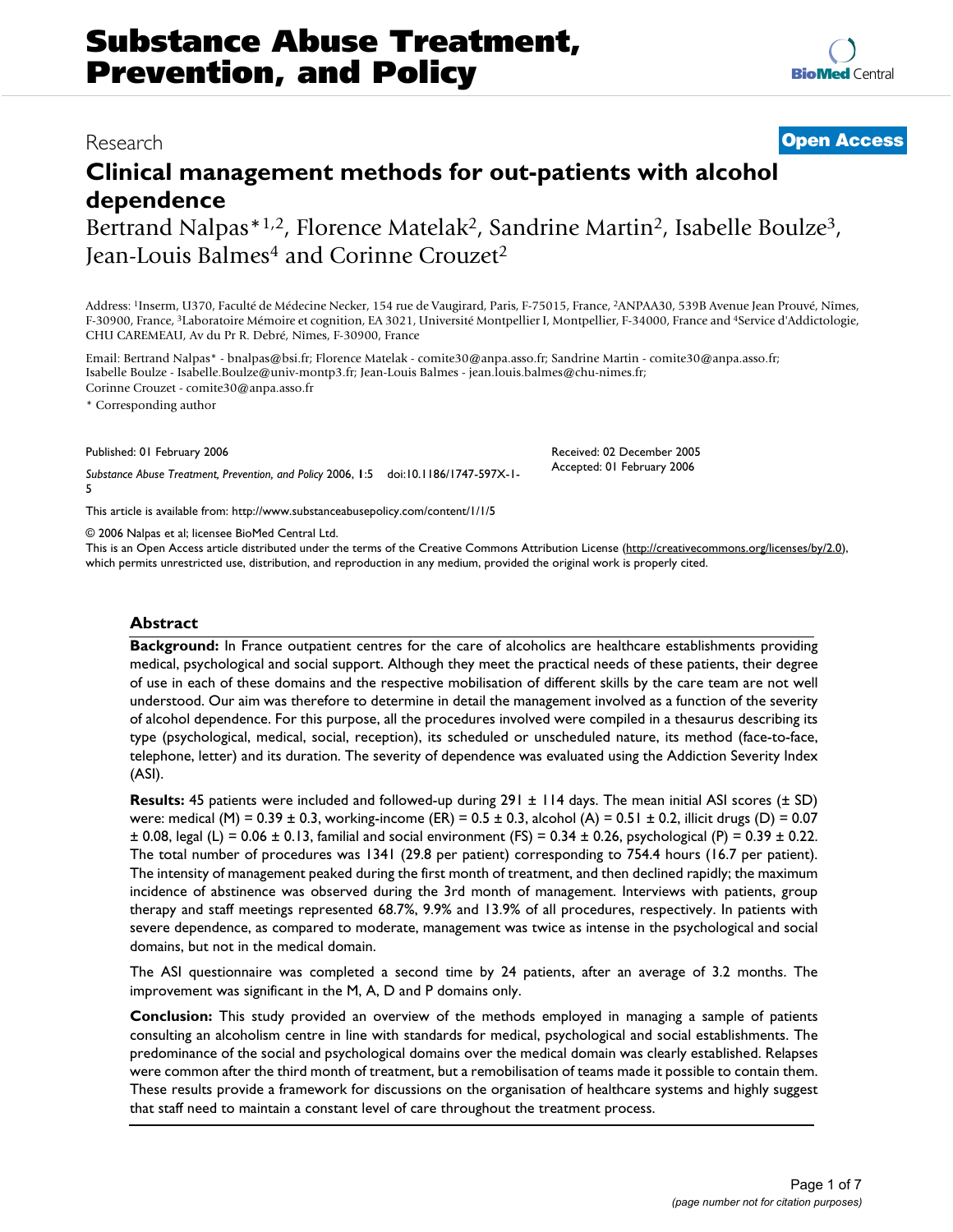#### **Background**

In France, care for alcoholic outpatients is provided by specialized centres which group together physicians trained in addiction problems, psychologists and social workers. These centres, the CCAA (Centre de Cure Ambulatoire en Alcoologie, or outpatient centres for the care of alcoholics), are funded by the National Social Security system and no payment is required from patients [1]. As far as we know, similar centres are implemented in other European countries such as Germany and Portugal.

Like all public healthcare structures, the CCAA are asked to produce an annual Activities Report, which is a crucial element in subsequent budget allocation. Activities are usually described in terms of the number of new and existing patients seen during the year and also the number of medical, psychological and social procedures carried out. These raw data are probably sufficient to ensure financial estimations but they cannot be used to accurately assess activities, as they take no account of the type of patients involved and the severity of addiction. Indeed, each patient reflects a different story of alcohol dependence and alcohol-related complications, so that some may require more medical care while others will need additional psychological and/or social support. Moreover, it is reasonable to hypothesize that more severe addiction will require a greater degree of care.

Although its activities are an important parameter for a given CCAA because they govern its financial resources, such a criteria provides no information as to the efficiency of treatment programmes. Insofar as the principal objective of any healthcare centre is to improve the health status of its patients, efficiency needs to be carefully analyzed in order to assess the relevance of the programmes implemented.

Although it is quite simple to determine activities in terms of the number of patients and procedures, that is not the case regarding efficiency. Indeed, it is now well accepted that stopping drinking is only one parameter for improvement among many others concerning a patient's medical, psychological and social status; the two latter factors are crucial as they are closely related to the occurrence of relapses [2]. In order to measure efficiency, therefore, a tool must take account of both the severity of addiction and its consequences and the need to adapt to changing circumstances. One of the most widely used tools in this regard is the Addiction Severity Index (ASI) [3], use of which has been validated in several countries. However, in France, the ASI is not applied at present in clinical practice as it considered to be too time-consuming. The aim of our study was therefore to describe the management of alcoholics in detail, with respect to healthcare procedures, the time required to complete them and their efficiency as determined by changes to ASI scores in a group of patients attending two CCAA located in the same geographical area.

### **Results**

#### *General characteristics of patients*

The 45 patients included in the study comprised 30 men and 15 women with a mean age of  $44.8 \pm 10.5$  years. Thirteen of them (28.9%) were unemployed. Their mean duration of alcohol abuse was  $16.3 \pm 10.4$  years and their mean daily alcohol consumption was  $175 \pm 52$  g. Familial alcoholism was present in more than half of the patients (55.5%) and 14 (31.1%) had been sentenced for driving whilst drunk. Most patients reported a recent or past history of psychological disorders: severe depression in 29 and anxiety in 38.

#### *ASI scores*

The 45 patients included in the study completed the ASI questionnaire. The results of composite scores and the global mean scores are shown in Figure 1. All patients were alcoholics who had few problems with illicit drug use and no criminal record. The effects of their alcohol consumption were particularly marked in the psychological and social domains.

#### *Management*

The mean duration of follow-up was  $291 \pm 114$  days (median: 274 days); however, according to the study design, procedures carried out after the twelfth month of



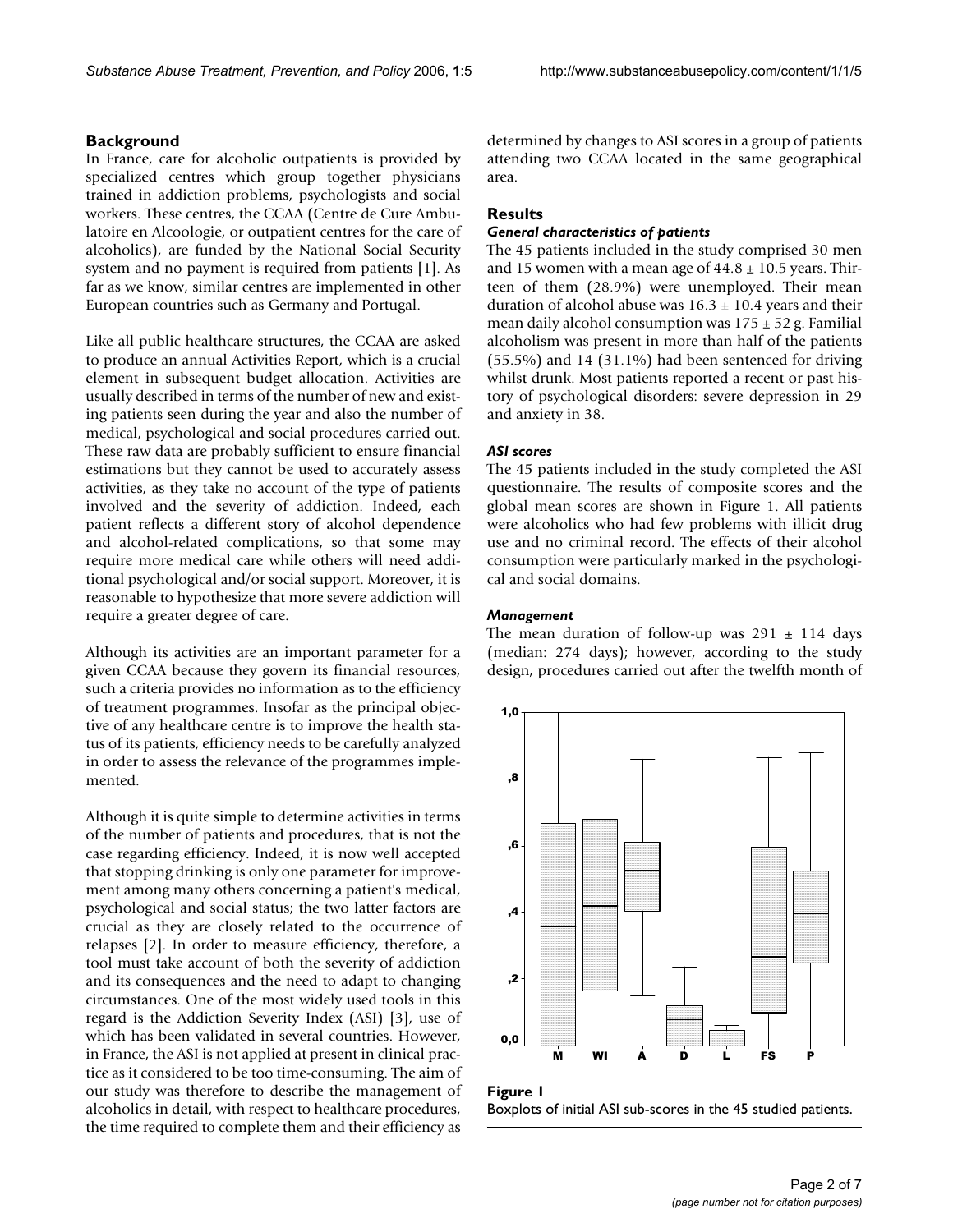|                 | Act     | Hours  |
|-----------------|---------|--------|
| No. of patients | 45      | 45     |
| Sum             | 1341,00 | 754,39 |
| Mean/patient    | 29,80   | 16,76  |
| SD              | 21,53   | 18,86  |
| Median          | 26,00   | 9,97   |
| Minimum         | 2.00    | 1,00   |
| Maximum         | 113,00  | 117,80 |
| Percentiles     |         |        |
| 25              | 14,00   | 6,62   |
| 50              | 26,00   | 9,97   |
| 75              | 36,50   | 22,91  |

**Table 1: Procedures and hours of care provided for the 45 patients during the study period**

follow-up were right-censored. During the study period, 1341 procedures were carried out, giving a mean number per patient of 29.8 (median: 26); the corresponding number of hours was 754.38, i.e. 16.76 hours per patient (median: 9.9) (Table 1).

Most management consisted in interviews with patients (68.7% of all procedures) and then group therapy (9.9%) and administration (3.2%); team meetings accounted for 13.9% of procedures (Fig. 2).

Analysis as a function of domain showed that procedures relative to the social domain were the most frequent (27.3% of procedures), followed by (in decreasing order) psychological procedures (21.8%), administrative (13.5%) and medical procedures (13.9%); those involving several domains (i.e. medical, psychological and social) corresponded to staff meetings and accounted for 23.6% of the total (Fig. 3).

82% of procedures were carried out face to face, 15.1% by telephone and 2.9% by letter.

Medical and psychological interviews were always scheduled; in contrast, half of those in the social domain were performed without a prior appointment. Almost all phone calls were unscheduled and originated from the patient (data not shown).

Under the classification described above, dependence was moderate in 22 patients and severe in 23. The duration of follow-up did not differ as a function of severity (8.8 months  $\pm$  2.9 versus 8.9  $\pm$  2.6; Wilcoxon, W = 527, z = -0.046,  $p = 0.9$ ). However, when dependence was severe, management was significantly more intense, whether this was expressed in terms of the number of procedures (37.1  $\pm$  24.5 versus 22.2  $\pm$  14.9; Wilcoxon, W = 409.5, z = -2.19,  $p = 0.02$ ) or in the total management time per patient



#### **Figure 2**

Distribution of types of intervention (PI = patient interview; Staff = staff meeting;  $Group = group$  therapy; Other = Family interview + administrative procedures + support + visits).

throughout the period (22.7 hours  $\pm$  23.0 versus 10.6  $\pm$ 9.1; Wilcoxon,  $W = 382$ ,  $z = -2.81$ ,  $p = 0.005$ ).

Analysis according to the area of intervention showed that patients with severe dependence required more psychological support, with a mean of  $8.7 \pm 8.2$  procedures during the study period, when compared to  $4.1 \pm 3.7$ (Wilcoxon,  $W = 420.5$ ,  $z = -1.95$ ,  $p = 0.05$ ) for those with moderate dependence; the same applied in the social domain  $(11.4 \pm 12.5 \text{ versus } 4.7 \pm 4.9)$ , Wilcoxon, W = 393,  $z = -2.57$ ,  $p = 0.01$ ) but not in the medical domain  $(4.7 \pm 1)$ 3.5 versus  $3.5 \pm 1.9$ , Wilcoxon, W = 452, z = -1.23, p = 0.21). The increased time spent arose from an increase in patient interviews (Wilcoxon, W= 391,  $z = -2.6$ ,  $p =$ 0.009), family interviews (Wilcoxon,  $W = 425.5$ ,  $z = -2.3$ , p = 0.02), administrative procedures (Wilcoxon, W = 393,  $z = -2.94$ ,  $p = 0.003$ , and staff meetings (Wilcoxon, W = 398,  $z = -2.4$ ,  $p = 0.01$ ) while time devoted to group therapy, support and visits did not change significantly (data not shown).

The data collection method used during this study made it possible to achieve a detailed analysis of team involvement as a function of the month of treatment. The results obtained as a function of the severity of dependence are shown in Figures 4A and 4B. In both groups (moderate dependence and severe dependence) the intensity of management expressed as a mean time per patient reached its peak during the first month and then declined rapidly until around the 4th or 5th month; during this period, the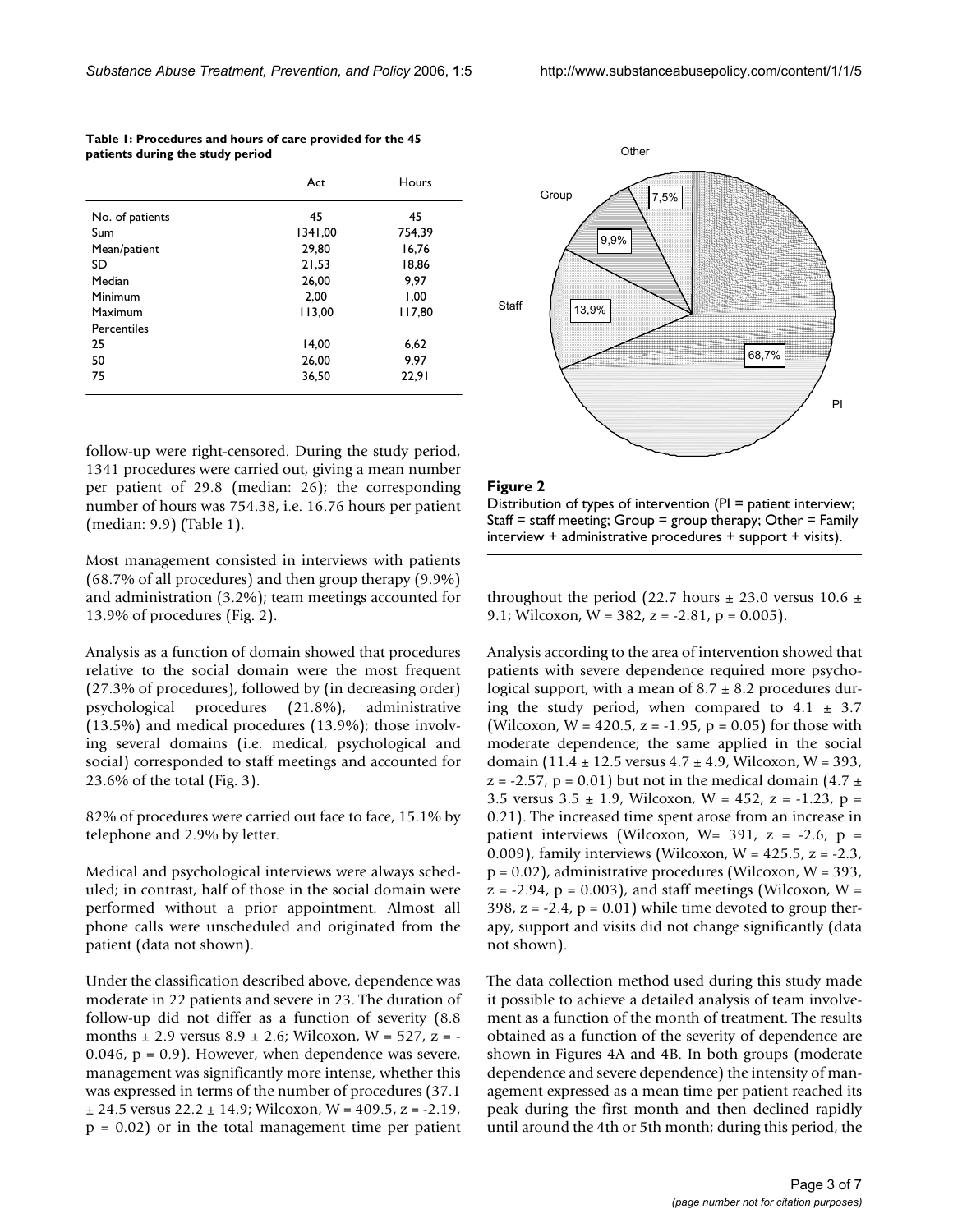

#### Figure 3

Distribution of procedures as a function of domain (Psy = psychological; Med = Medical; Soc = Social; Mix = several domains).

proportion of abstinent patients increased regularly until the third month, and then declined again.

As from months 4–5, a marked increase was seen in the intensity of management, superimposed on an improvement in the proportion of abstinent patients, particularly amongst those whose dependence was moderate.

A large number of patients themselves discontinued management as from months 6–7, thus rendering uncertain any interpretation of the results; however, it could be seen in that in patients with severe dependence, this reduction was not accompanied by a reduction in care, because a marked increase was seen in the time devoted to those who continued to be followed.

Only twenty-four patients agreed to complete the ASI questionnaire a second time, after a mean interval of 3.2+/ -0.5 months. The results could be interpreted for 21 patients. The differences in scores (value at second completion – value at first completion) are shown in Table 3. An improvement was defined by a negative difference, because according to the ASI, "normal" is equal to 0. Using Wilcoxon test for paired values a statistically significant improvement was observed with respect to the medical (z =  $-2.45$ , p = 0.01), alcohol (z =  $-2.91$ , p = 0.004), drugs ( $z = -2.2$ ,  $p = 0.02$ ) and psychological ( $z = -2.01$ ,  $p = 0.02$ ) = 0.04) domains. As for the social and familial environment, the difference was close to significance  $(z = -1.76, p$ = 0.08); however, no trends were observed with respect to work-income or legal status. Analysis after adjustment to the initial severity of dependence demonstrated improved results when the initial dependence was severe, but because of the small sample size, these changes were not significant.

#### **Discussion**

This study enabled an in-depth analysis of the management of patients with alcohol problems, both in terms of the time devoted to each patient requesting help and the methods of management involved in the medical, psychological and social domains. Indeed, CCAAs aim to provide this multiple management, even though previously, the predominance of one domain over others and thus the mobilisation of resources in each domain was not fully understood.

The first observation was that this study enabled an a posteriori evaluation of the psychosocial model which characterises CCAA. Indeed, teams are involved in all three domains, although not to the same extent. The social domain accounts for the highest number of procedures and the most time, a result which should be interpreted from two angles: firstly, the social problems experienced by alcoholics consulting these centres are real and frequent, as witnessed by the scores for the work-income and social and family environment components of the ASI score; this fits well with the results of a recent survey conducted in the same geographical area showing that social workers considered that alcoholism was the most common problem encountered in the general population [4]. The social therapy of dependent patients has already been emphasised [5,6] but its actual role in overall management was not measured. Secondly, the offices in CCAA are usually manned by social workers, who are therefore in the front line if patients present themselves unexpectedly. This was fully verified when a comparison was made between scheduled interviews (defined as a direct contact with the subject) and unscheduled interviews, in the three areas of psychological, medical and social support. Although practically all interviews in the first two domains were always scheduled, half of those of a social work nature were unscheduled, meaning that patients availed themselves of the reception teams in an impromptu manner, thus confirming the usefulness of the opportunities they have to call in at any time.

Psychological support was the second most important component of management, taking up nearly 22% of time (not including team meetings). Although this aspect will vary as a function of the staff present in a centre, nonetheless the centres where this survey was carried out were "standard" in terms of human resources. Nonetheless, the result demonstrated the essential role of psychological support from professionals in the management of addic-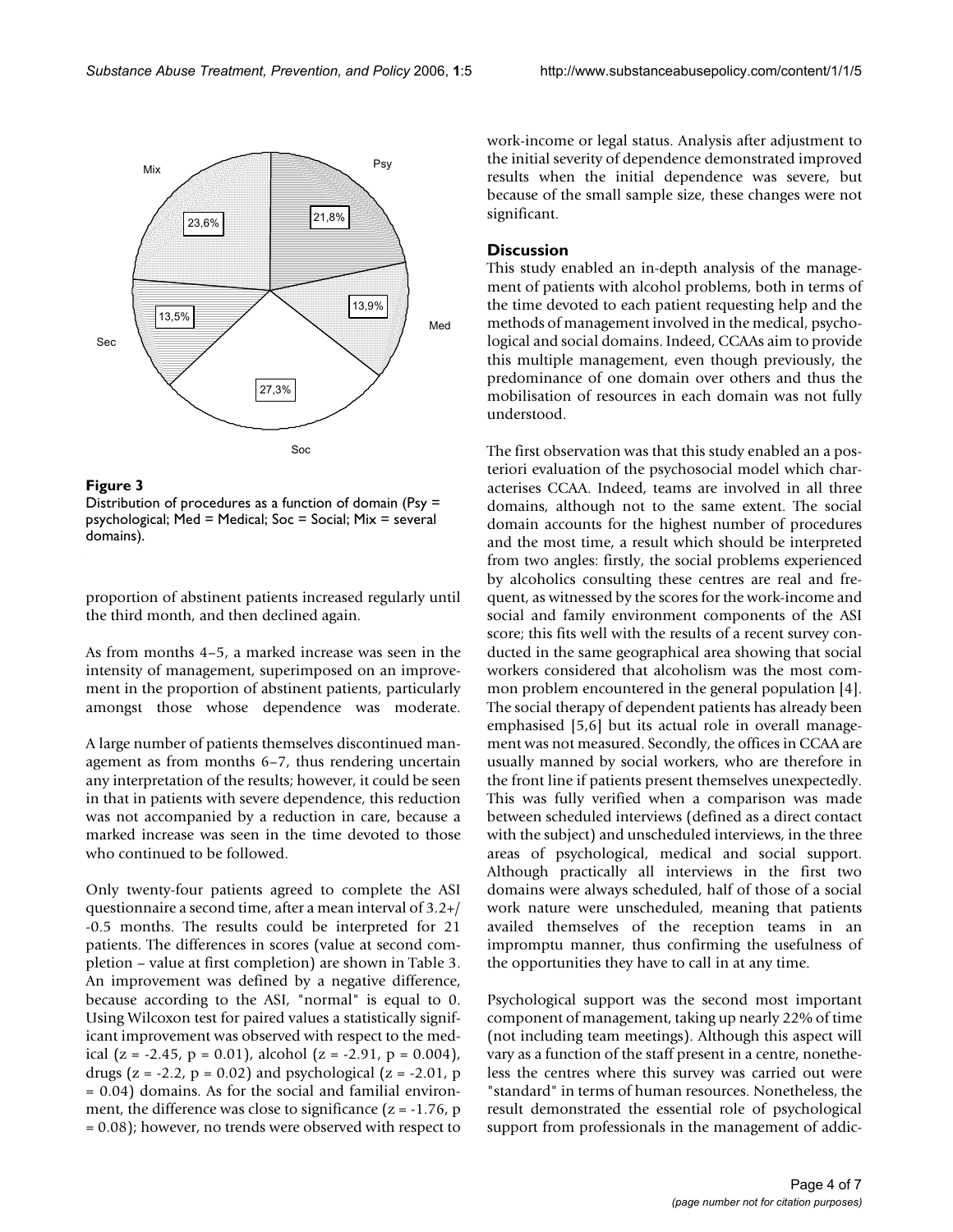

Month of follow-up

#### Intensity of care (mean intervention time/patient) as a function of the month of foll severe (4B) dependence **Figure 4** ow-up in patients with moderate (4A) or

Intensity of care (mean intervention time/patient) as a function of the month of follow-up in patients with moderate (4A) or severe (4B) dependence.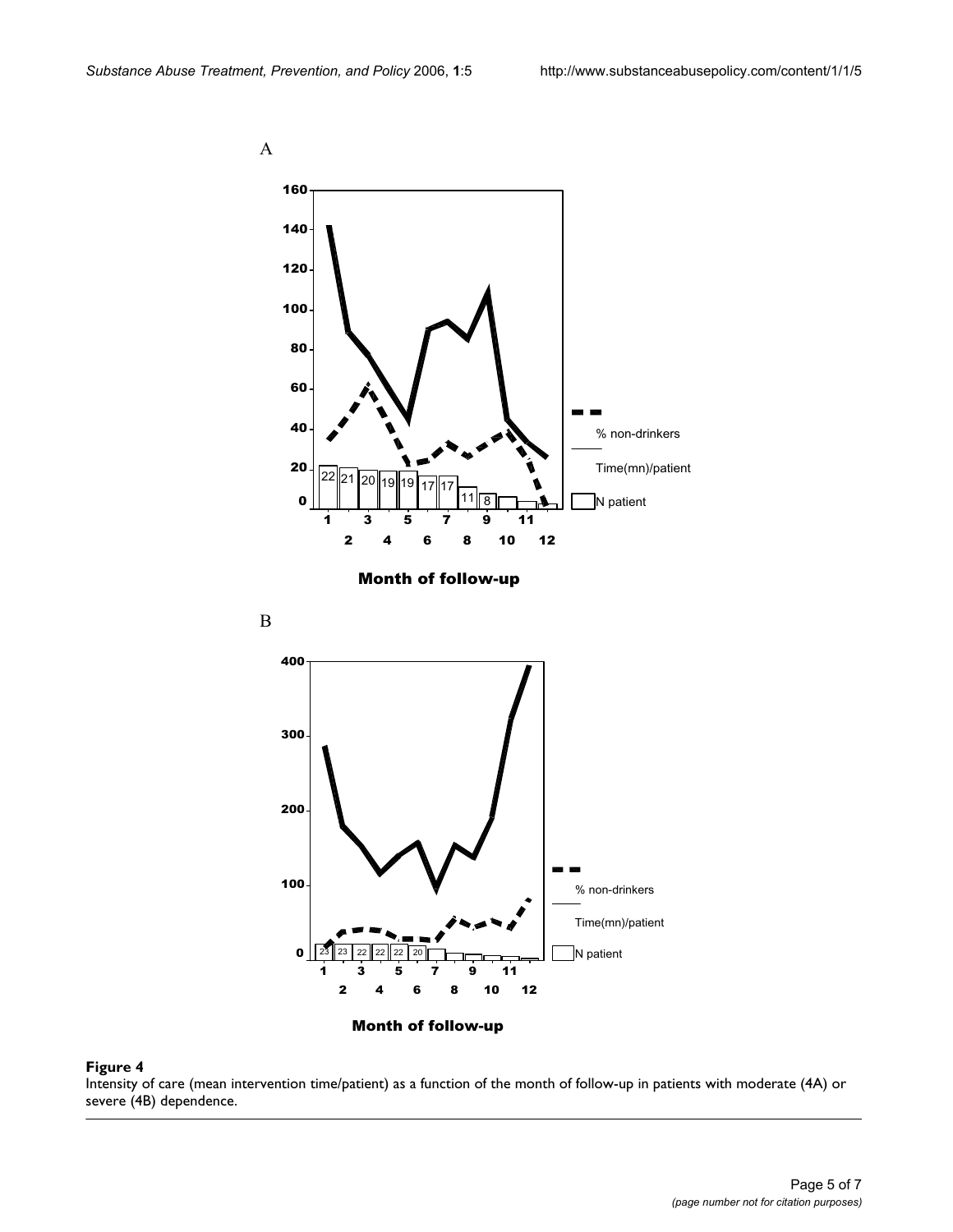|            |  |  | Table 2: Intensity of care as a function of the severity of |
|------------|--|--|-------------------------------------------------------------|
| dependence |  |  |                                                             |

|                                                  |                 | Dependence      |           |  |
|--------------------------------------------------|-----------------|-----------------|-----------|--|
|                                                  | Moderate        | Severe          | p         |  |
| No. of patients                                  | 22              | 23              |           |  |
| Follow-up (months)                               | $8.8 \pm 2.9$   | $8.9 \pm 2.6$   | NS.       |  |
| <b>Procedures</b>                                |                 |                 |           |  |
| Sum                                              | 488             | 853             |           |  |
| $m \pm SD$                                       | $22.2 \pm 14.9$ | $37.1 \pm 24.5$ | 0.02      |  |
| Hours                                            |                 |                 |           |  |
| Sum                                              | 232.9           | 521.4           |           |  |
| $m \pm SD$                                       | $10.6 \pm 9.1$  | $22.7 \pm 23.6$ | 0.005     |  |
| Domain                                           |                 |                 |           |  |
| Psychological (mean proc. <sup>1</sup> $\pm$ SD) | 4.1 $\pm$ 3.7   | $8.7 \pm 8.2$   | 0.05      |  |
| Medical                                          | $3.5 \pm 1.9$   | $4.7 \pm 3.5$   | <b>NS</b> |  |
| Social                                           | $4.7 + 4.9$     | $11.4 + 12.5$   | 0.01      |  |

<sup>1</sup>during follow-up period.

tion. The medical domain came in third place, with 13.9% of procedures.

The intensity of management varied significantly as a function of the severity of dependence, as evaluated by the ASI. For this reason, the mean time devoted to patients could be doubled when managing severely dependent patients. However, team investment in the event of severe dependence mainly concerned psychological and social management, while medical time was not significantly modified; in addition, analysis showed that medical status itself affected neither the number of procedures nor the management time spent in this domain. It could be hypothesised that in the case of severe organic disease, patients are referred to specialised medical services, thus emphasising the limitations of the medical role of CCAA.

Chronological analysis of care helped to clarify the interaction between management and the benefits experienced by patients. The mobilisation of health professionals and patients, which was particularly intense during the first month, rapidly declined over time; benefits (in terms of the proportion of abstinent patients) reached their peak in the third month, an observation corroborated by the improvement in ASI scores during the second completion of this questionnaire. After that time, numerous patients experienced a relapse, but remobilisation of the carerpatient relationship enabled a further improvement for some of them. These data clearly demonstrate firstly, the relative transience of abstinence, and secondly, the need for teams to maintain close and regular contacts over a long period; we had previously emphasised this point during an earlier study concerning the financial costs of treatment programs for alcoholics: "as the majority of funds are spent during the initial phase of the program, outpatient care should be reinforced in order to maintain benefits and avoid money wasting" [7].

#### **Conclusion**

Overall, this study provided a clear overview of the clinical management of a sample of individuals consulting an alcoholism outpatient centre staffed by a medical, psychological and social care team. The predominance of social and psychological components over the medical component was clearly established but it is possible that the results were biased in this setting, because of the choices made by the team carrying out the study. The severity of dependence is a factor which significantly influences the intensity of care, particularly in the psychological and social domains. Finally, the high level of recurrence observed after the third month of management, demonstrate that staffs need to maintain a constant level of care throughout the treatment process.

#### **Patients and methods** *Patients*

Patients were recruited in two CCAA, based in two towns in the same region of south-west France (Gard). These two centres have long worked together and share some staff members. The staff in one centre includes a physician trained in addiction (0.5 full-time), a psychologist (0.5 full-time) and a social worker (full-time) who also carries out administrative tasks, while the other, larger centre is staffed by a physician (1.2 full-time), a social worker (fulltime), a psychologist (0.7 full-time), a nurse (0.8 fulltime) and a secretary (0.8 full-time). During the 6-month

**Table 3: Variations in ASI scores in the 21 patients who completed ASI as second time; a negative difference corresponds to an improvement**

|                | Difference between final and initial ASI score |           |          |          |           |          |          |
|----------------|------------------------------------------------|-----------|----------|----------|-----------|----------|----------|
|                | M                                              | WI        | A        | D        |           | FS       | Р        |
| Mean           | $-0, 14$                                       | $-0.05$   | $-0, 12$ | $-.030$  | 0.006     | $-0.10$  | $-0, 10$ |
| SD             | 0.29                                           | 0,19      | 0, 19    | 0,05     | 0, 10     | 0,27     | 0,21     |
| Median         | 0,00                                           | 0,00      | $-0, 12$ | 0,00     | 0,00      | $-0, 10$ | $-0,09$  |
| <b>Minimum</b> | $-0,72$                                        | $-0.59$   | $-0,37$  | $-0, 18$ | $-0,24$   | $-0.60$  | $-0,47$  |
| <b>Maximum</b> | $+0.34$                                        | $+0.26$   | $+0,51$  | $+0.01$  | $+0,27$   | $+0.41$  | $+0,32$  |
| P              | 0.01                                           | <b>NS</b> | 0.004    | 0.02     | <b>NS</b> | 0.08     | 0.04     |